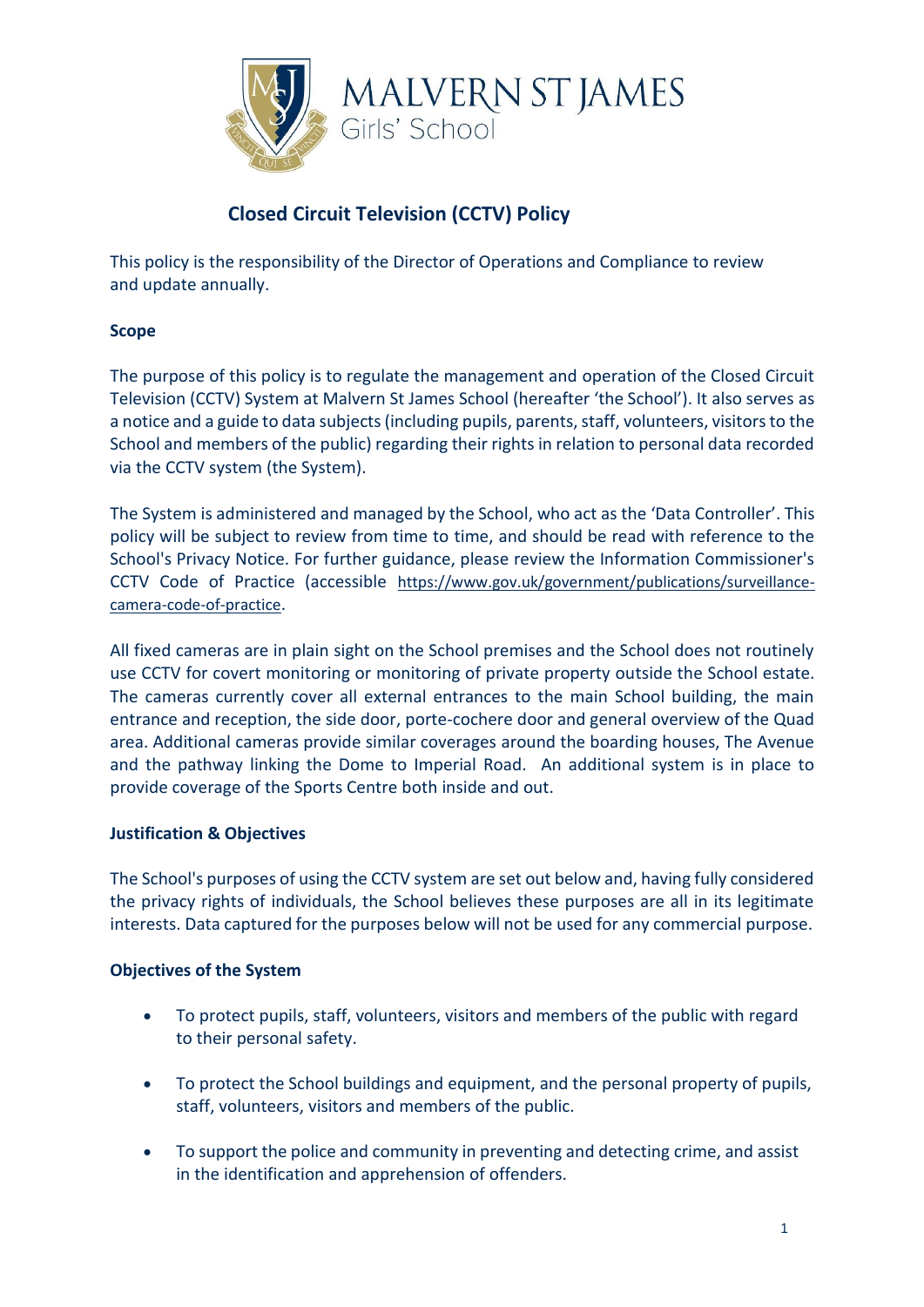- To monitor the security and integrity of the School site, associated deliveries and arrivals, and car parking.
- To monitor staff and contractors when carrying out work duties.
- To monitor and uphold discipline among pupils in line with the School's Code of Conduct and other policies, which are available to parents and pupils on request.

## **Positioning**

- Locations have been selected, both inside and out, that the School reasonably believes require monitoring to address the stated objectives.
- Adequate signage has been placed in prominent positions to inform staff and pupils that they are entering a monitored area, identifying the School as the Data Controller and giving contact details for further information regarding the system.
- No images will be captured from areas in which individuals would have a heightened expectation of privacy, including changing and washroom facilities.
- No images of public spaces will be captured except to a limited extent at site entrances.

### **Maintenance**

The CCTV System will be operational 24 hours a day, every day of the year.

The System Manager (defined below) will check and confirm that the System is properly recording and that cameras are functioning correctly, on a regular basis.

The System will be checked and (to the extent necessary) serviced no less than annually.

### **Supervision of the System**

Staff authorised by the School to conduct routine supervision of the System may include, but are not limited to, the School and Sports Centre receptionists, supervisors at the sports centre, the Night Security Wardens, IT Network manager, Director of Operations and Compliance and members of the Safeguarding Team and duty SLT members.

Images will be viewed and/or monitored in a suitably secure and private area to minimise the likelihood of or opportunity for access to unauthorised persons.

### **Storage of Data**

The Director of Operations and Compliance has delegated the day-to-day management of images will be the responsibility of the IT Network Manager who will act as the System Manager, or such suitable person as the System Manager shall appoint in their absence.

Images will be stored for approximately 3 weeks, and automatically over-written unless the School considers it reasonably necessary for the pursuit of the objectives outlined above, orif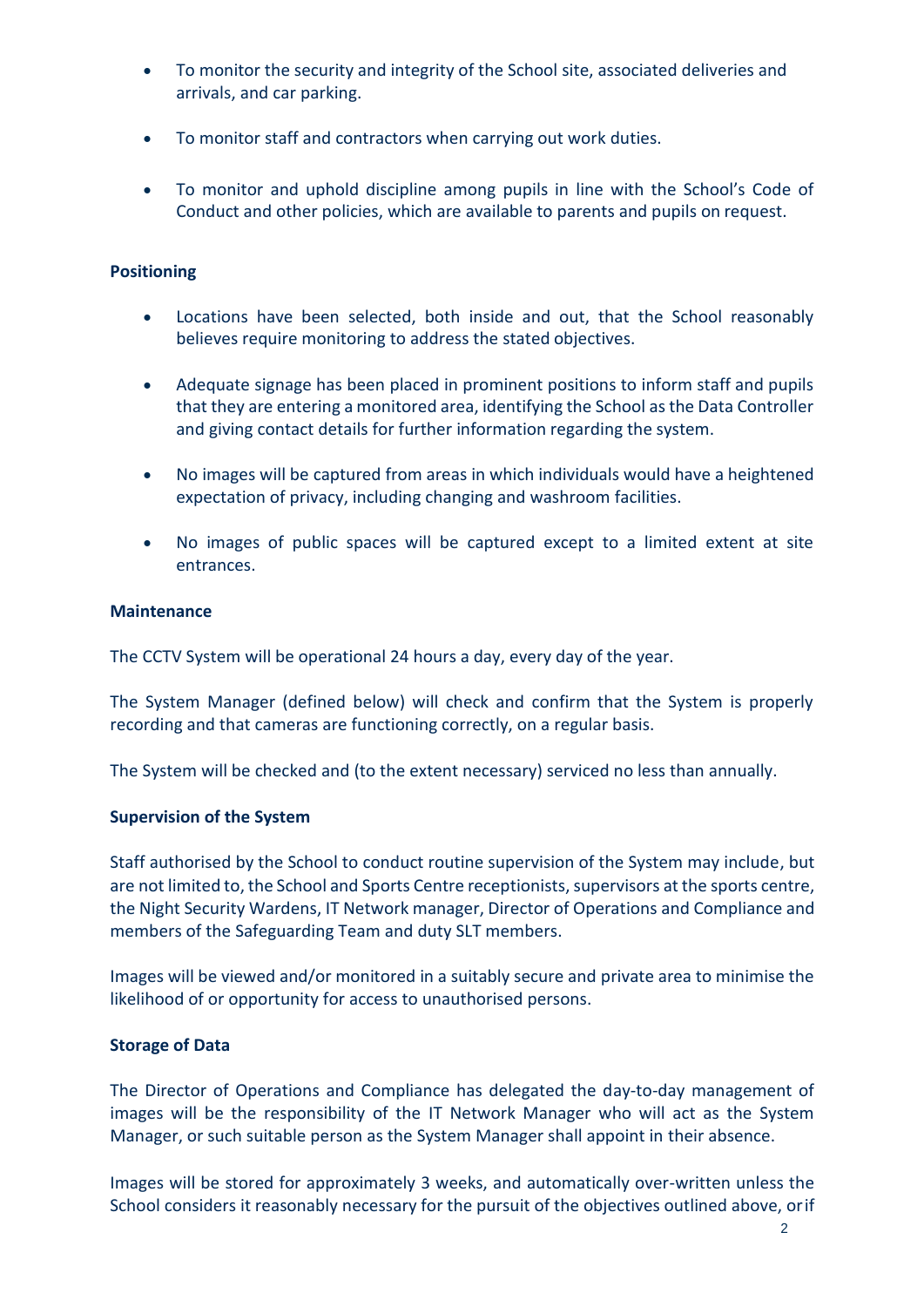lawfully required by an appropriate third party such as the police or local authority.

Where such data isretained, it will be retained in accordance with the General Data Protection Regulation (2018) and our Data Protection Policy. Information including the date, time and length of the recording, as well as the locations covered and groups or individuals recorded, will be recorded in the system log book.

## **Access to Images**

Access to stored CCTV images will only be given to authorised persons identified as such by the Headmistress or Director of Operations and Compliance. The imagery will be provided under the supervision of the System Manager, in pursuance of the above objectives (or if there is some other overriding and lawful reason to grant such access).

Individuals also have the right to access personal data the School holds on them (please see the School's Privacy Notice and Data Protection Policy), including information held on the System, if it has been kept. The School will require specific details including at least the time, date and camera location before it can properly respond to any such requests. This right is subject to certain exemptions from access, including in some circumstances where others are identifiable.

The System Manager must satisfy themselves of the identity of any person wishing to view stored images or access the system and the legitimacy of the request. All requests are to be authorised by the Director of Operations and Compliance. The following are examples when the System Manager may authorise access to CCTV images:

- Where required to do so by the Headmistress, Director of Operations and Compliance, the Police or some relevant statutory authority;
- To make a report regarding suspected criminal behaviour;
- To enable the Designated Safeguarding Lead or her appointed deputy to examine behaviour which may give rise to any reasonable safeguarding concern;
- To assist the School in establishing facts in cases of unacceptable pupil behaviour, in which case, the parents/guardian will be informed as part of the School's management of a particular incident;
- To data subjects (or their legal representatives) pursuant to an access request under General Data Protection Regulation;
- To the School's insurance company where required in order to pursue a claim for damage done to insured property; or
- In any other circumstances required under law or regulation.

Where images are disclosed, a record will be made in the (electronic) system log book including the person viewing the images, the time of access, the reason for viewing the images, the details of images viewed and a crime incident number (if applicable). Where images are provided to third parties, if practicable, steps will be taken to obscure images of non-relevant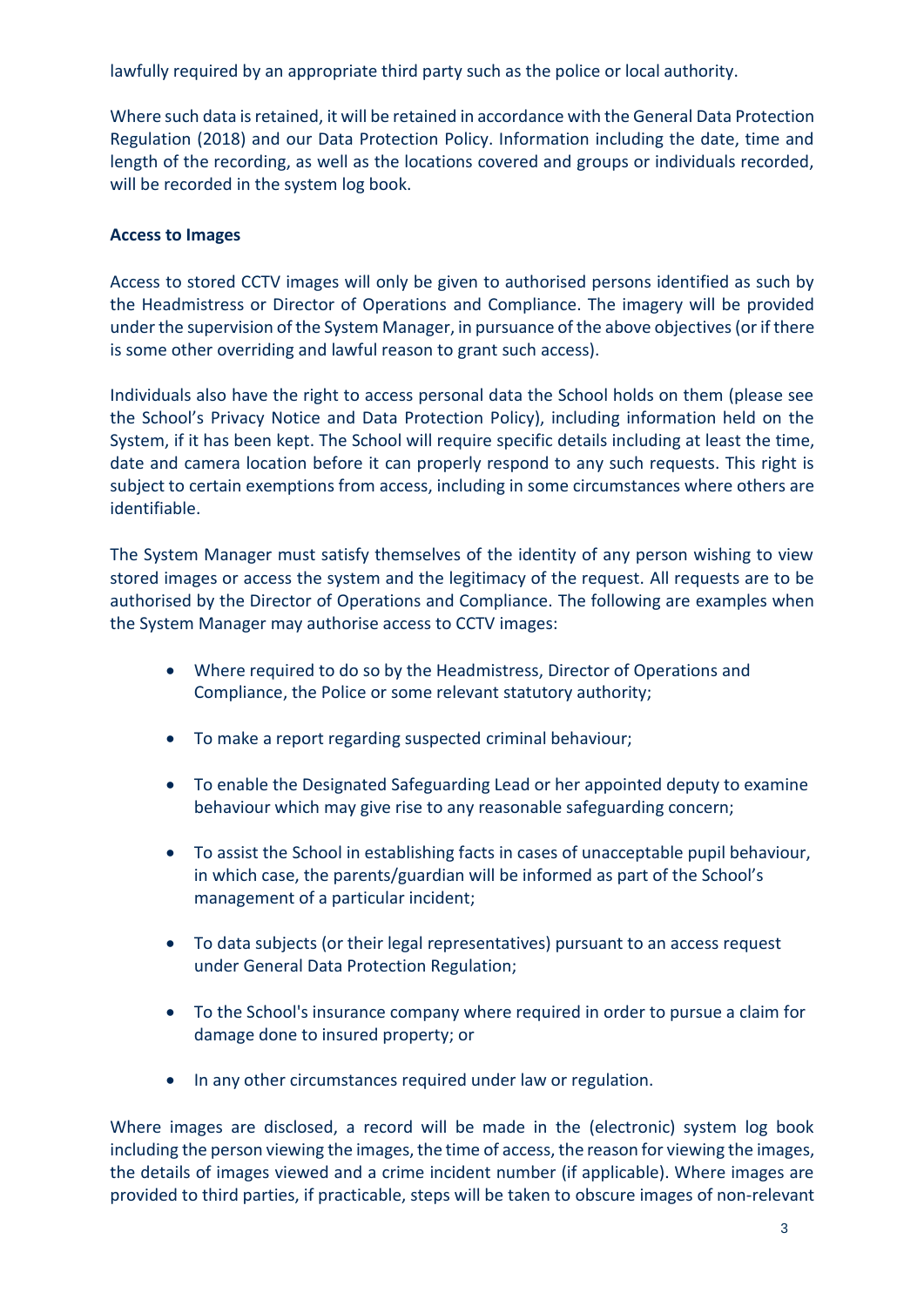individuals.

## **Other CCTV systems**

The School does not own or manage third party CCTV systems, but may be provided by third parties with images of incidents where this in line with the objectives of the School's own CCTV policy.

## **Complaints and queries**

Any complaints or queries in relation to the School's CCTV system, or its use of CCTV, or requests for copies, should be referred to the Director of Operations and Compliance () (allota@mavernstjames.co.uk)

For any other queries concerning the use of your personal data by the School, please see the School's applicable Privacy Notice

| <b>Authorised by</b> | <b>Resolution of the School Council</b> |  |
|----------------------|-----------------------------------------|--|
| <b>Signature</b>     |                                         |  |
|                      |                                         |  |
|                      |                                         |  |
|                      |                                         |  |
|                      |                                         |  |
|                      |                                         |  |
| <b>Date</b>          | 12 October 2021                         |  |

| <b>Effective date of the policy</b> | 12 October 2021                                                                           |
|-------------------------------------|-------------------------------------------------------------------------------------------|
| <b>Review date</b>                  | August 2022                                                                               |
| <b>Circulation</b>                  | Members of School Council / teaching staff / all staff / parents /<br>pupils [on request] |